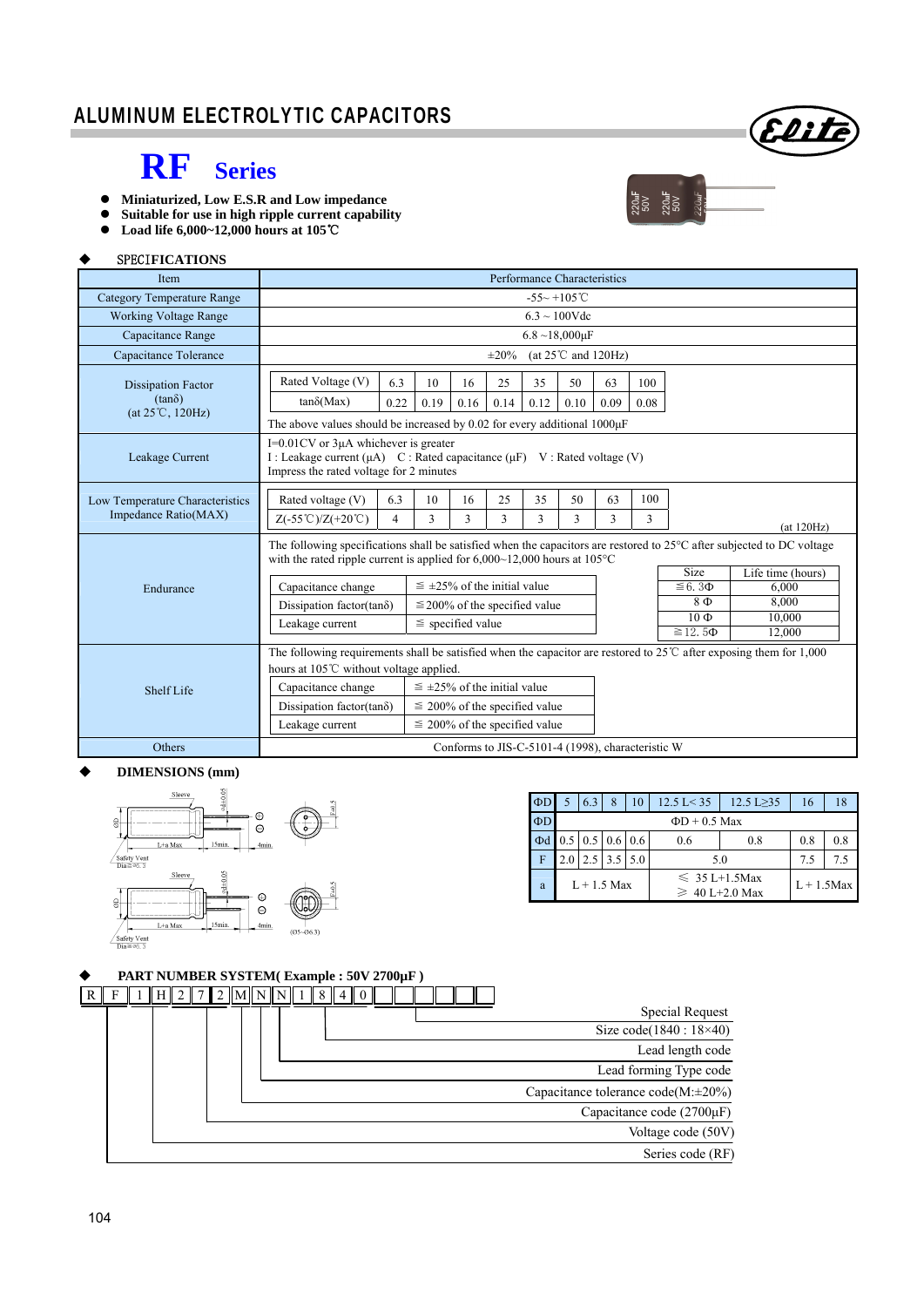# **RF Series**

### **Case size & Permissible rated ripple current**

|                                |                                                                                                                         |       | 6.3V  |                                                          | <b>10V</b>                                  |                                                       |                                                          |      |  |  |
|--------------------------------|-------------------------------------------------------------------------------------------------------------------------|-------|-------|----------------------------------------------------------|---------------------------------------------|-------------------------------------------------------|----------------------------------------------------------|------|--|--|
| Nominal<br>capacitance<br>(uF) | Impedance<br>Case<br>size<br>$( \Omega$ max/100kHz)<br>$\Phi$ D $\times$ L<br>(mm)<br>$20^{\circ}$ C<br>$-10^{\circ}$ C |       |       | Max. Rated<br>ripple current<br>@105℃ 100kHz<br>(mA rms) | Case<br>size<br>$\Phi$ D $\times$ L<br>(mm) | Impedance<br>$( \Omega$ max/100kHz)<br>$20^{\circ}$ C | Max. Rated<br>ripple current<br>@105℃ 100kHz<br>(mA rms) |      |  |  |
| 100                            |                                                                                                                         |       |       |                                                          | $5 \times 11$                               | 0.580                                                 | 2.300                                                    | 215  |  |  |
| 150                            | $5 \times 11$                                                                                                           | 0.570 | 2.300 | 210                                                      | $5 \times 11$                               | 0.580                                                 | 2.300                                                    | 230  |  |  |
| 220                            | $6.3\times11$                                                                                                           | 0.250 | 0.900 | 320                                                      | $6.3\times11$                               | 0.220                                                 | 0.870                                                    | 340  |  |  |
| 330                            | $6.3\times11$                                                                                                           | 0.210 | 0.870 | 340                                                      | $6.3\times11$                               | 0.220                                                 | 0.870                                                    | 380  |  |  |
| 470                            | $8\times11.5$                                                                                                           | 0.150 | 0.580 | 345                                                      | $8\times11.5$                               | 0.130                                                 | 0.520                                                    | 640  |  |  |
|                                |                                                                                                                         |       |       |                                                          | $8\times15$                                 | 0.086                                                 | 0.350                                                    | 845  |  |  |
| 680                            | $8\times11.5$                                                                                                           | 0.130 | 0.520 | 645                                                      | $10 \times 12.5$                            | 0.080                                                 | 0.310                                                    | 865  |  |  |
| 820                            | $10 \times 12.5$                                                                                                        | 0.080 | 0.320 | 865                                                      | $10\times 16$                               | 0.070                                                 | 0.280                                                    | 1015 |  |  |
|                                |                                                                                                                         |       |       |                                                          | $8\times20$                                 | 0.068                                                 | 0.270                                                    | 1050 |  |  |
| 1000                           | $8\times15$                                                                                                             | 0.085 | 0.350 | 870                                                      | $10\times16$                                | 0.060                                                 | 0.240                                                    | 1215 |  |  |
| 1200                           | $8\times20$                                                                                                             | 0.071 | 0.260 | 1050                                                     | $10\times 20$                               | 0.045                                                 | 0.180                                                    | 1410 |  |  |
|                                | $10\times16$                                                                                                            | 0.062 | 0.240 | 1215                                                     |                                             |                                                       |                                                          |      |  |  |
| 1500                           | $10\times20$                                                                                                            | 0.045 | 0.180 | 1410                                                     | $10\times25$                                | 0.041                                                 | 0.170                                                    | 1610 |  |  |
|                                |                                                                                                                         |       |       |                                                          | $12.5 \times 16$                            | 0.049                                                 | 0.160                                                    | 1450 |  |  |
| 1800                           | $12.5\times16$                                                                                                          | 0.048 | 0.160 | 1460                                                     | $12.5 \times 20$                            | 0.039                                                 | 0.150                                                    | 1710 |  |  |
|                                | $10\times25$                                                                                                            | 0.042 | 0.170 | 1650                                                     | $10\times30$                                | 0.030                                                 | 0.120                                                    | 1920 |  |  |
| 2200                           |                                                                                                                         |       |       |                                                          | $12.5 \times 20$                            | 0.035                                                 | 0.120                                                    | 1910 |  |  |
|                                |                                                                                                                         |       |       |                                                          | $16\times16$                                | 0.042                                                 | 0.120                                                    | 1900 |  |  |
| 2700                           | $10\times30$                                                                                                            | 0.030 | 0.120 | 1900                                                     | $18\times15$                                | 0.042                                                 | 0.110                                                    | 2220 |  |  |
|                                | $16\times15$                                                                                                            | 0.041 | 0.120 | 1945                                                     |                                             |                                                       |                                                          |      |  |  |
| 3300                           | $12.5 \times 20$                                                                                                        | 0.034 | 0.120 | 1900                                                     | $12.5 \times 25$                            | 0.026                                                 | 0.089                                                    | 2230 |  |  |
| 3900                           | $12.5 \times 25$                                                                                                        | 0.026 | 0.088 | 2240                                                     | $12.5 \times 30$                            | 0.023                                                 | 0.078                                                    | 2660 |  |  |
|                                | $18\times15$                                                                                                            | 0.042 | 0.110 | 2210                                                     | $16\times20$                                | 0.026                                                 | 0.078                                                    | 2540 |  |  |
| 4700                           | $12.5 \times 30$                                                                                                        | 0.023 | 0.078 | 2650                                                     | $12.5 \times 35$                            | 0.020                                                 | 0.065                                                    | 2890 |  |  |
|                                | $12.5 \times 35$                                                                                                        | 0.020 | 0.065 | 2890                                                     | $12.5\times40$                              | 0.016                                                 | 0.055                                                    | 3360 |  |  |
| 5600                           | $16\times20$                                                                                                            | 0.026 | 0.077 | 2540                                                     | $16\times25$                                | 0.020                                                 | 0.060                                                    | 2940 |  |  |
|                                |                                                                                                                         |       |       |                                                          | $18\times20$                                | 0.025                                                 | 0.066                                                    | 2870 |  |  |
|                                | $12.5 \times 40$                                                                                                        | 0.016 | 0.055 | 3350                                                     | $16 \times 31.5$                            | 0.016                                                 | 0.050                                                    | 3460 |  |  |
| 6800                           | $16\times25$                                                                                                            | 0.020 | 0.060 | 2940                                                     | $18\times25$                                | 0.018                                                 | 0.049                                                    | 3150 |  |  |
|                                | $18\times20$                                                                                                            | 0.025 | 0.066 | 2870                                                     |                                             |                                                       |                                                          |      |  |  |
| 8200                           | $16 \times 31.5$                                                                                                        | 0.016 | 0.050 | 3450                                                     | $16 \times 35.5$                            | 0.015                                                 | 0.044                                                    | 3610 |  |  |
|                                |                                                                                                                         |       |       |                                                          | $18 \times 31.5$                            | 0.015                                                 | 0.040                                                    | 4180 |  |  |
| 10000                          | $16 \times 35.5$                                                                                                        | 0.014 | 0.044 | 3620                                                     | $16\times40$                                | 0.013                                                 | 0.038                                                    | 4090 |  |  |
|                                | $18\times25$                                                                                                            | 0.018 | 0.049 | 3150                                                     | $18 \times 35.5$                            | 0.012                                                 | 0.038                                                    | 4150 |  |  |
| 12000                          | $16\times40$                                                                                                            | 0.012 | 0.038 | 4090                                                     | $18\times40$                                | 0.011                                                 | 0.032                                                    | 4290 |  |  |
|                                | $18 \times 31.5$                                                                                                        | 0.014 | 0.040 | 4180                                                     |                                             |                                                       |                                                          |      |  |  |
| 15000                          | $18 \times 35.5$                                                                                                        | 0.013 | 0.038 | 4230                                                     |                                             |                                                       |                                                          |      |  |  |
| 18000                          | $18\times40$                                                                                                            | 0.012 | 0.032 | 4290                                                     |                                             |                                                       |                                                          |      |  |  |

Elite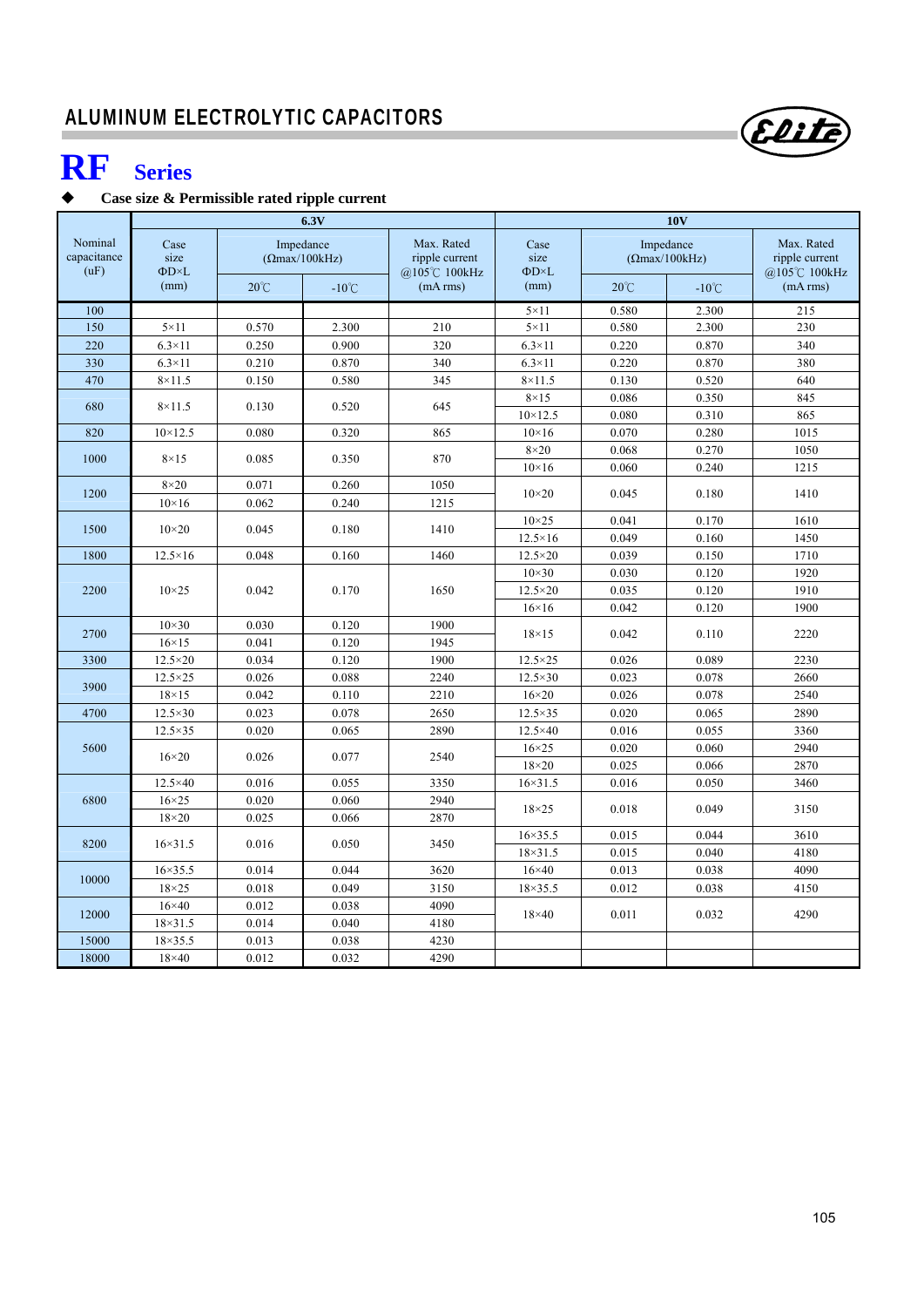# **RF Series**

### **Case size & Permissible rated ripple current**

|                                |                                     |                                    | <b>16V</b>      |                                              | 25V                                 |                                    |                                              |              |  |  |
|--------------------------------|-------------------------------------|------------------------------------|-----------------|----------------------------------------------|-------------------------------------|------------------------------------|----------------------------------------------|--------------|--|--|
| Nominal<br>capacitance<br>(uF) | Case<br>size<br>$\Phi$ D $\times$ L | Impedance<br>$(\Omega$ max/100kHz) |                 | Max. Rated<br>ripple current<br>@105℃ 100kHz | Case<br>size<br>$\Phi$ D $\times$ L | Impedance<br>$(\Omega$ max/100kHz) | Max. Rated<br>ripple current<br>@105℃ 100kHz |              |  |  |
|                                | (mm)                                | $20^{\circ}$ C                     | $-10^{\circ}$ C | (mA rms)                                     | (mm)                                | $20^{\circ}$ C                     | $-10^{\circ}$ C                              | (mA rms)     |  |  |
| 10                             | $5 \times 11$                       | 1.100                              | 3.020           | 96                                           | $5 \times 11$                       | 1.100                              | 3.020                                        | 100          |  |  |
| 22                             | $5 \times 11$                       | 0.750                              | 2.800           | 120                                          | $5 \times 11$                       | 0.700                              | 2.800                                        | 140          |  |  |
| 47                             | $5 \times 11$                       | 0.600                              | 2.600           | 100                                          | $5 \times 11$                       | 0.570                              | 2.300                                        | 205          |  |  |
| 56                             | $5 \times 11$                       | 0.570                              | 2.300           | 220                                          | $5 \times 11$                       | 0.570                              | 2.300                                        | 240          |  |  |
| 100                            | $5 \times 11$                       | 0.350                              | 0.760           | 260                                          | $6.3\times11$                       | 0.210                              | 0.870                                        | 340          |  |  |
|                                | $6.3\times11$                       | 0.210                              | 0.820           | 310                                          |                                     |                                    |                                              |              |  |  |
| 120                            | $6.3\times11$                       | 0.210                              | 0.870           | 340                                          | $6.3\times11$                       | 0.210                              | 0.870                                        | 360          |  |  |
| 220                            | $6.3\times11$                       | 0.150                              | 0.650           | 450                                          | $8\times11.5$                       | 0.120                              | 0.520                                        | 650          |  |  |
|                                | $8\times11.5$                       | 0.190                              | 0.850           | 650                                          |                                     |                                    |                                              |              |  |  |
| 330                            | $8\times11.5$                       | 0.120                              | 0.520           | 760                                          | $8\times15$                         | 0.087                              | 0.350                                        | 850          |  |  |
|                                |                                     |                                    |                 |                                              | $10 \times 12.5$                    | 0.081                              | 0.320                                        | 870          |  |  |
| 470                            | $8\times15$                         | 0.086                              | 0.350           | 840                                          | $8\times20$                         | 0.070                              | 0.270                                        | 1050         |  |  |
|                                | $10 \times 12.5$                    | 0.080                              | 0.320           | 865                                          | $10\times16$                        | 0.060                              | 0.240                                        | 1210         |  |  |
| 680                            | $8\times20$                         | 0.069                              | 0.270           | 1060                                         | $10\times20$                        | 0.045                              | 0.180                                        | 1410         |  |  |
| 820                            | $10\times16$                        | 0.060                              | 0.240<br>0.220  | 1210<br>1310                                 | $12.5 \times 16$<br>$10\times25$    | 0.049                              | 0.160                                        | 1460         |  |  |
|                                | $10\times20$<br>$10\times20$        | 0.052<br>0.045                     | 0.180           | 1410                                         | $10\times30$                        | 0.041<br>0.030                     | 0.170<br>0.120                               | 1660<br>1920 |  |  |
| 1000                           | $12.5 \times 16$                    |                                    | 0.160           |                                              |                                     | 0.034                              |                                              | 1910         |  |  |
|                                |                                     | 0.050                              |                 | 1450                                         | $12.5 \times 20$<br>$16\times16$    | 0.042                              | 0.120<br>0.120                               | 1940         |  |  |
| 1200                           | $10\times25$                        | 0.043                              | 0.170           | 1650                                         | $18\times15$                        | 0.043                              | 0.110                                        | 2220         |  |  |
|                                | $10\times30$                        | 0.030                              | 0.120           | 1920                                         |                                     |                                    |                                              |              |  |  |
| 1500                           | $12.5 \times 20$                    | 0.035                              | 0.120           | 1910                                         | $12.5 \times 25$                    | 0.026                              | 0.089                                        | 2240         |  |  |
|                                | $16\times16$                        | 0.042                              | 0.120           | 1940                                         |                                     |                                    |                                              |              |  |  |
|                                |                                     |                                    |                 |                                              | $12.5 \times 30$                    | 0.024                              | 0.078                                        | 2660         |  |  |
| 1800                           | $12.5 \times 25$                    | 0.028                              | 0.095           | 2140                                         | $16\times20$                        | 0.026                              | 0.078                                        | 2540         |  |  |
|                                | $12.5 \times 25$                    | 0.026                              | 0.089           | 2240                                         | $12.5 \times 35$                    | 0.020                              | 0.065                                        | 2890         |  |  |
| 2200                           | $18\times15$                        | 0.042                              | 0.110           | 2220                                         | $18\times20$                        | 0.025                              | 0.066                                        | 2870         |  |  |
|                                | $12.5 \times 30$                    | 0.023                              | 0.077           | 2650                                         | $12.5 \times 40$                    | 0.016                              | 0.056                                        | 3360         |  |  |
| 2700                           | $16\times20$                        | 0.026                              | 0.078           | 2540                                         | $16\times25$                        | 0.021                              | 0.060                                        | 2940         |  |  |
|                                |                                     |                                    |                 |                                              | $16\times30$                        | 0.016                              | 0.050                                        | 3460         |  |  |
| 3300                           | $12.5 \times 35$                    | 0.020                              | 0.066           | 2890                                         | $18\times25$                        | 0.018                              | 0.048                                        | 3150         |  |  |
|                                | $12.5\times40$                      | 0.016                              | 0.056           | 3350                                         | $16 \times 35.5$                    | 0.014                              | 0.043                                        | 3620         |  |  |
| 3900                           | $16\times25$                        | 0.021                              | 0.060           | 2930                                         |                                     |                                    |                                              |              |  |  |
|                                | $16\times20$                        | 0.025                              | 0.067           | 2860                                         | $18 \times 31.5$                    | 0.015                              | 0.040                                        | 4180         |  |  |
| 4700                           | $16 \times 31.5$                    | 0.016                              | 0.050           | 3450                                         | $16\times40$                        | 0.012                              | 0.038                                        | 4090         |  |  |
|                                | $18\times25$                        | 0.018                              | 0.049           | 3150                                         | $18 \times 35.5$                    | 0.013                              | 0.038                                        | 4230         |  |  |
| 5600                           | $16 \times 35.5$                    | 0.015                              | 0.044           | 3620                                         | $18\times40$                        | 0.011                              | 0.032                                        | 4290         |  |  |
|                                | $18 \times 31.5$                    | 0.015                              | 0.040           | 4180                                         |                                     |                                    |                                              |              |  |  |
| 6800                           | $16\times40$                        | 0.012                              | 0.038           | 4080                                         |                                     |                                    |                                              |              |  |  |
| 8200                           | 18×35.5                             | 0.014                              | 0.038           | 4230                                         |                                     |                                    |                                              |              |  |  |
| 18000                          | $18\times 40$                       | 0.011                              | 0.032           | 4290                                         |                                     |                                    |                                              |              |  |  |

Elite